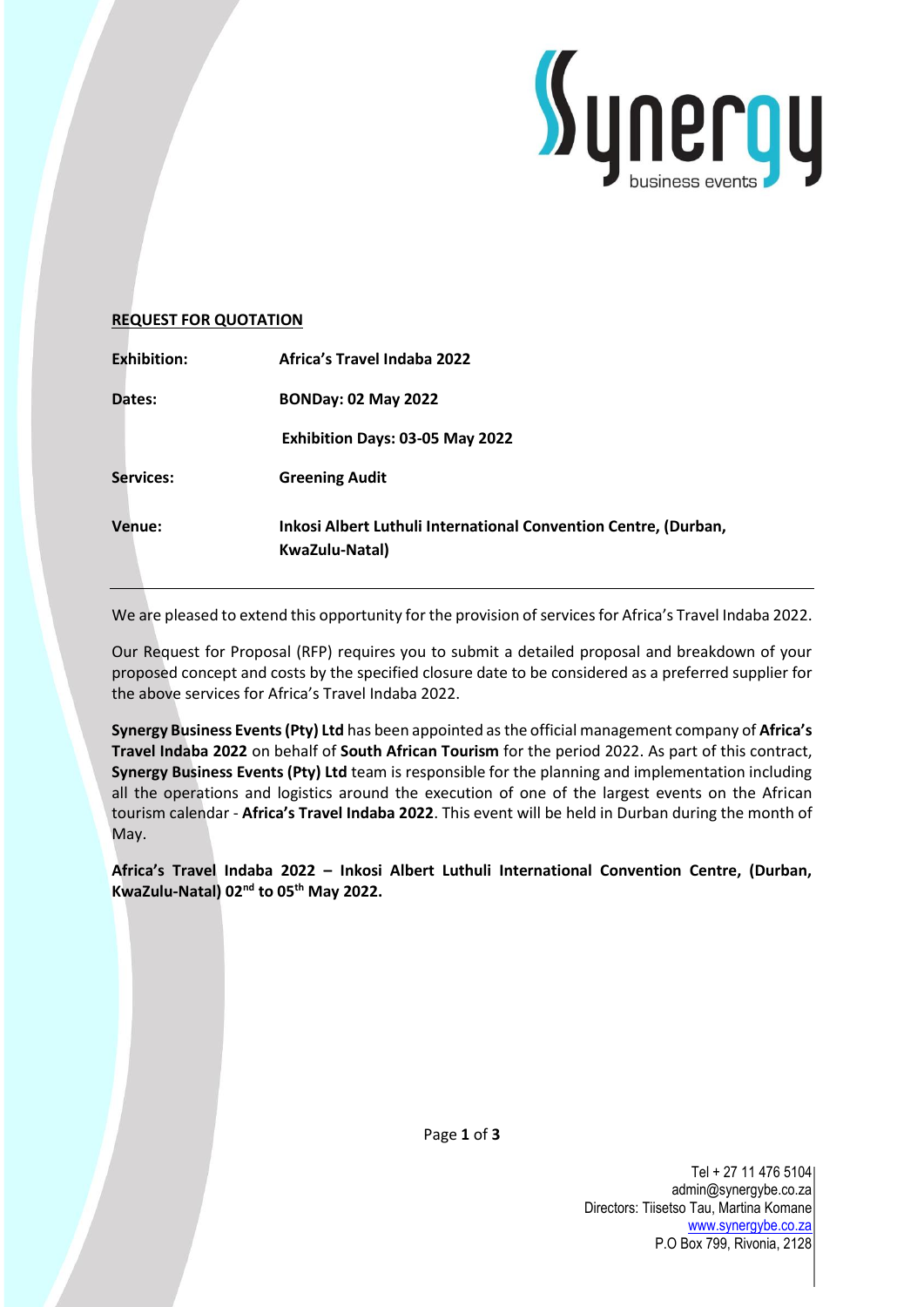

# **SECTION 1 GENERAL INFORMATION BACKGROUND**

**Africa's Travel Indaba**, a trade exhibition, is one of the largest tourism marketing events on the African calendar and one of the top three 'must visit' events of its kind on the global calendar. **Africa's Travel Indaba** is a three-day trade event that attracts well over 8000 delegates from travel tourism and related industries. The exhibition accommodates over 1000 exhibitors, over 600 local and international media, and over 1000 local and international buyers.

The focus for South African Tourism is to market South Africa as a destination to both domestic and international travellers. This is a trade show that provides a platform for the entire tourism industry to conduct business and networking opportunities.

# **1. Terms of Reference:**

Africa's Travel Indaba team is currently seeking the services of an independent consultant/team to do the Greening Audit for Africa's Travel Indaba 2022 which will be held at the Inkosi Albert Luthuli International Convention Centre, (Durban, KwaZulu-Natal) from 2<sup>nd</sup> May to 5<sup>th</sup> May 2022

### The following deliverables are anticipated prior to the event:

- To provide guidance to the event management team around key concerns or queries that they might have relating to the event greening.
- To assist with setting targets for the event relating to event greening.
- To provide a checklist of data that needs to be collected.
- To provide training for relevant staff where this might be required.
- To review key event documents, if required, with the aim of including sustainability principles and practices.
- To review the selected accommodation venues with the aim of encouraging sustainability principles and practices.
- To proactively seek solutions for reducing or offsetting the carbon footprint of the event, including electricity consumption and flights.
- To provide guidance around the selection of products and services that help to promote event greening principles and practices, with a focus on local products and services wherever possible.

# During the event:

- To be onsite during the event to check on the actual implementation.
- To coordinate the green stand award with input from other key role players.
- To coordinate the green hotel award with input from other key role players.

Page **2** of **3**